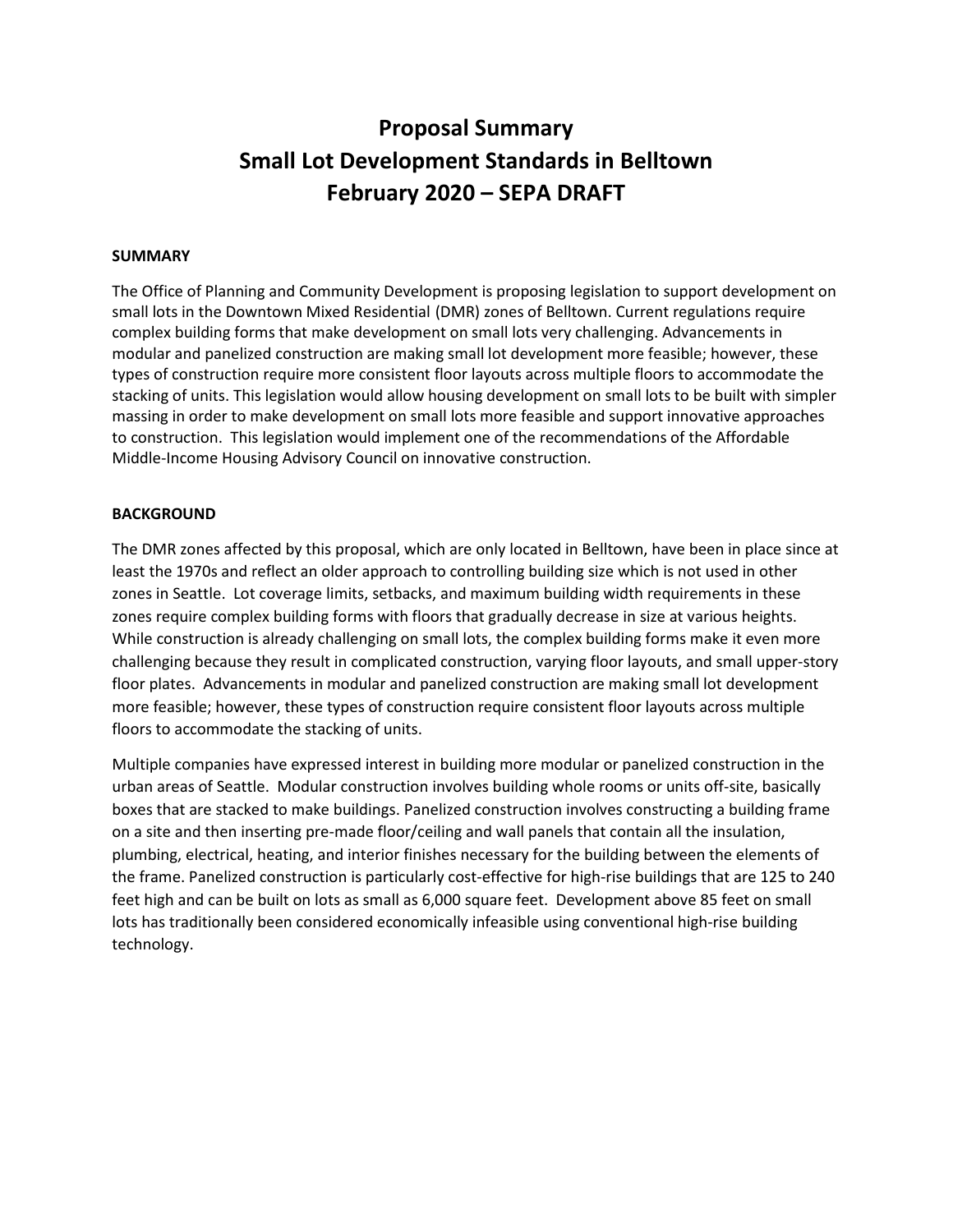Below are recent examples of modular and panelized construction. The Emmonson (left) was constructed using modular construction. 47 & 7 (right) was constructed using panelized construction.





#### **PUBLIC ENGAGEMENT**

The Office of Planning and Community Development (OPCD) conducted outreach to the Belltown Community Council, Belltown Business Association, Denny Triangle Neighborhood Association, and Downtown Seattle Association in June through September of 2019 on an initial proposal to address this issue. Additionally, OPCD met with a group of property owners in January of 2020. Overall, comments were generally supportive of providing flexibility to support modular and panelized construction. A small number of people expressed concern about the large massing and scale of buildings allowed under the existing code and were worried the proposal might make it worse. Additionally, there were concerns that the initial proposal to require rent- and income-restricted housing units in order to use the alternative standards would prevent development from being able to use them. Based on that feedback, OPCD modified the initial proposal. While the original proposal allowed for an increase in floor area and required affordable housing units, the updated proposal does not allow for an increase in floor area and will not require additional affordable housing units. Instead, the updated proposal allows a similar amount of floor area in new buildings but allows flexibility in the shape of those buildings.

#### **PROPOSAL**

The proposed legislation would allow housing development on small lots to meet alternative developments standards if they meet certain minimum requirements. Housing development could continue to meet the existing standards but may voluntarily opt to use the alternative standards. Below is a summary of the minimum requirements and alternative standards.

#### Minimum Requirements

Projects meeting the following standards would be allowed to meet a different set of development standards:

*Proposal Summary - Small Lot Development in Belltown SEPA DRAFT 2*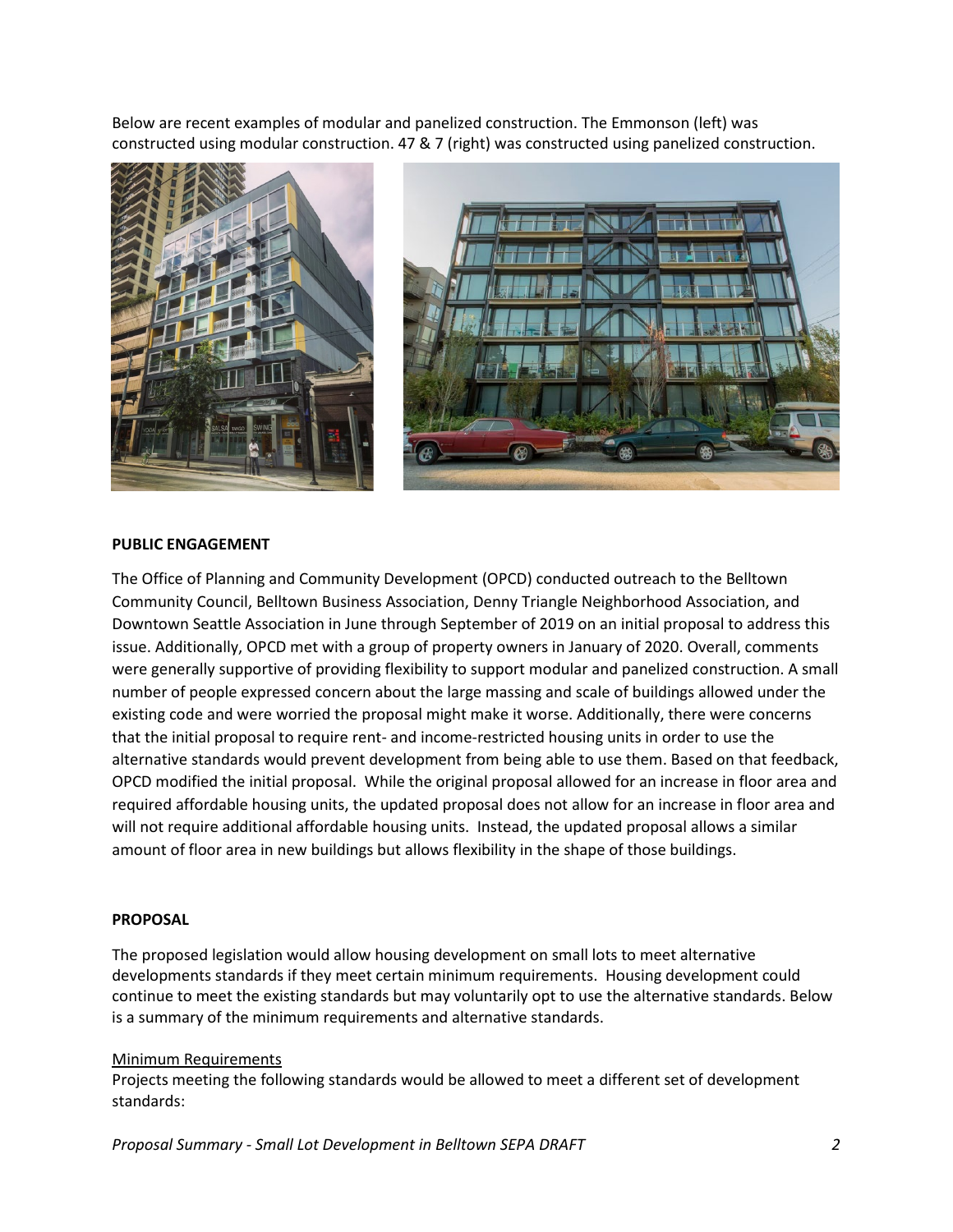- The site is located in a DMR/C 145/75, DMR/R 145/65, DMR/C 280/125, or DMR/R 280/65 zone.
- The site is less than 14,500 square feet in size.
- At least 75% of gross floor area in the proposed building is in residential use.

Below is a map of the affected areas.



## Alternative Standards

Projects meeting the minimum standards would be allowed to use the following alternative standards in order to provide more appropriate massing for smaller lots. The overall goal of the alternative standard is to allow buildings that have a similar amount of floor area as is allowed under current regulations, but a more simplified shape.

## *Coverage Limits*

Currently, on lots less than 19,000 square feet in DMR zones, the first 65 feet in height have no coverage limit, floors between 65 feet and 85 feet have a maximum coverage limit of 75% of the lot, and floors above 85 feet and have a coverage limit of 65% of the lot. We are proposing to allow the following alternative: